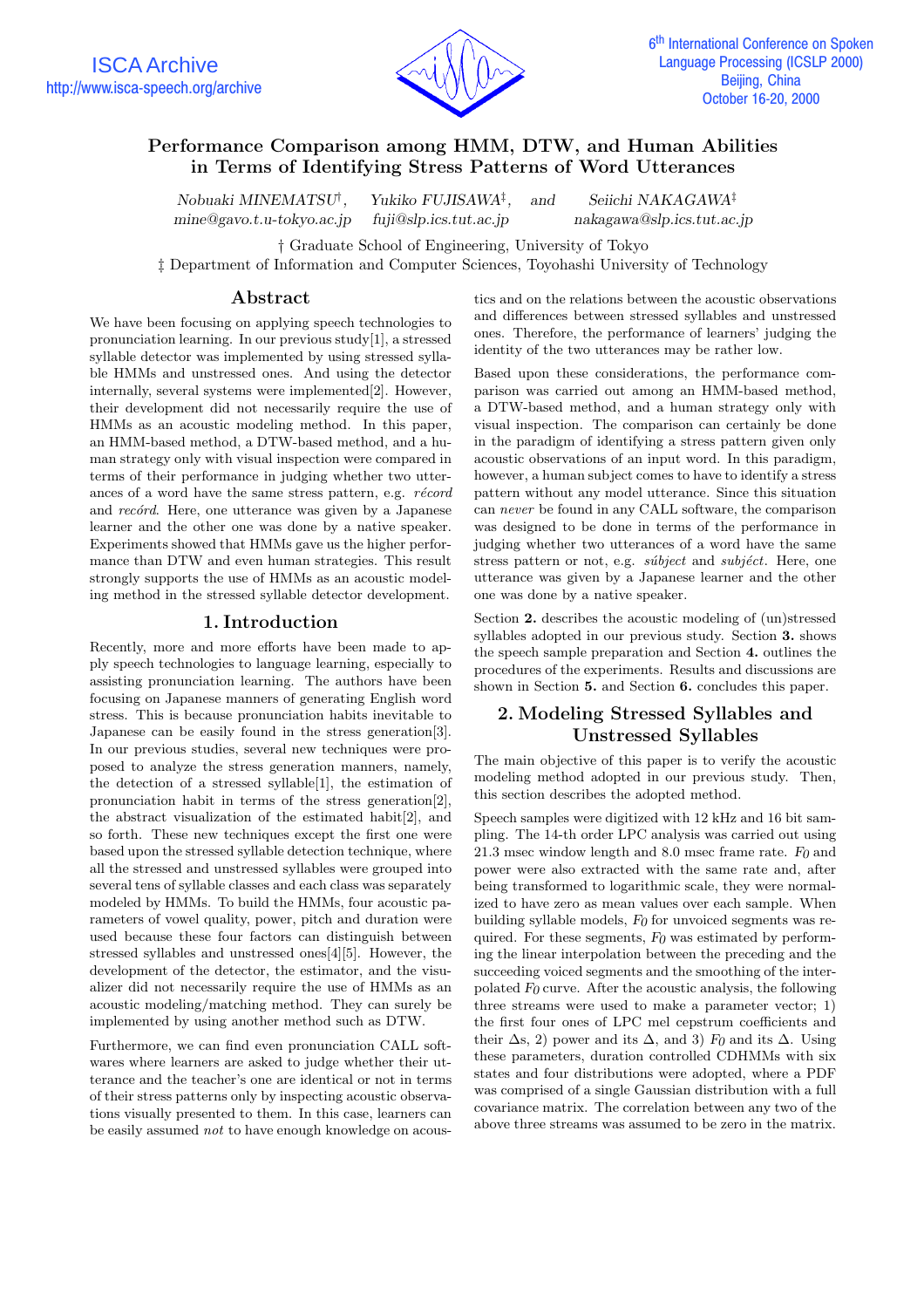English is estimated to have as many as approximately ten thousand different syllables and this fact led the authors to group the syllables into syllable classes. In our previous studies[1][2], the following several manners of grouping were experimentally examined. And each syllable class was acoustically modeled by the above HMMs.

- Into 2 classes; stressed syllables and unstressed ones. Only the *accentual* attribute is considered.  $\longrightarrow$  **simple**
- Into 6 classes:  $S_H$ ,  $S_T$ , and  $S_O$  separately for stressed syllables and unstressed ones, where  $S_H$  and  $S_T$  denote a syllable at the head and one at the tail of a word respectively, and  $S<sub>O</sub>$  indicates a syllable at the other parts of the word. Here, the accentual and positional attributes of the syllable are introduced into the HMMs. −→ **pos**
- Into 16 classes;  $V_S$ ,  $CV_S$ ,  $V_SC$ ,  $CV_SC$ ,  $V_L$ ,  $CV_L$ ,  $V_LC$ , and CVLC separately for stressed syllables and unstressed ones, where  $V_S/V_L$  represents a short/long vowel and C means a sequence of consonants whose length is more than zero. In this grouping, the accentual and structural attributes are integrated into the HMMs.  $\longrightarrow$  **str**
- Into 48 classes; all the above three attributes are considered. It follows that the models are built separately for each combination of their accentuation, their position in the word, and their syllabic structure. → **pos\_str**
- Into 80 classes; the *contextual* attribute is additionally introduced to further refine grouping **pos str**. Here, four labels — stressed / unstressed / begin\_of\_word  $/$ end of word — are prepared as values of the left-hand or right-hand contextual attribute. −→ **context**

## **3.Preparation of Speech Samples for the Comparison Experiments**

The comparison experiments required two kinds of words spoken by Japanese; 1) word utterances whose stress patterns are identical to those of the same words spoken by a native speaker, and 2) word utterances whose patterns are different from those of the same words spoken by a native speaker. These utterances could be easily obtained by using words which can have different stress patterns, such as *record*, *object*, and so on. If these words only were used, however, the scale of the experiments should be rather small. Therefore, we attempted to collect word utterances of both types using a larger vocabulary. In this case, it should be noted that the collection should not be done by forcing speakers speak words with different stress patterns from those which they thought were correct for the words. This is because the forced utterance may cause unnaturalness in the speaking. Then, the collection was done so that the following conditions were satisfied;

- Japanese speakers spoke words with stress patterns which they thought were correct for the words.
- Half of the obtained word samples were uttered with lexically correct stress patterns and the other were not.

To realize the speech sample collection, a test was carried out beforehand where eight Japanese speakers, **A** to **H**, were required to locate the stressed syllable in each word of an English word set. Here, the number of words of the set was one hundred. Using the results of the test, a set of sixty-five words were selected so that, for every speaker, the indicated locations of the stressed syllables of only about half words of the selected set were lexically correct. Although the selected set was common to all the speakers, the indicated locations of the stressed syllables were dependent on the individual speakers. For the speech sample preparation, the eight Japanese, **A** to **H**, were asked to speak all the words of the selected set with the stress patterns which they answered in the test. And the spoken words were recorded with a DAT recorder and analyzed as in Section **2.**. As for the word samples spoken by a native speaker, ATR English word database was used, which contains speech samples of the 5000 most frequent words.

## **4.Procedures of the Experiments**

## **4.1. Judging experiments with the HMM-based method**

For each of two utterances of the same word, one spoken by a Japanese and the other spoken by a native speaker, the stressed syllable was detected by the method proposed in our previous study. Here, the **pos** HMMs trained with ATR English database of a different speaker from the native speaker used in Section **3.** were adopted for the stress detection. The detection procedure is schematically shown in **Figure 1**. If the positions of the detected stressed syllables were the same between the two utterances, the two words were judged to have the same stress pattern. It should be noted that the above requirement for the same stress pattern does not always request that the detection should be done correctly. Even if the detection did not work right, the two word utterances were judged to have the same stress pattern when the positions of the detected stressed syllables were the same between the two.

#### **4.2. Judging experiments with the DP-based method**

For each of the two utterances, starting and ending frames of the word segment were firstly detected automatically. This detection was also done in the other experiments. After that, the two segmented words were matched with each other based upon DP-matching. Parameter vectors used here were the same as those in the previous section, namely, a concatenation of cepstrum-related, power-related, and pitch-related parameters. The judgment in respect to the



**Figure 1:** Stressed syllable detection procedure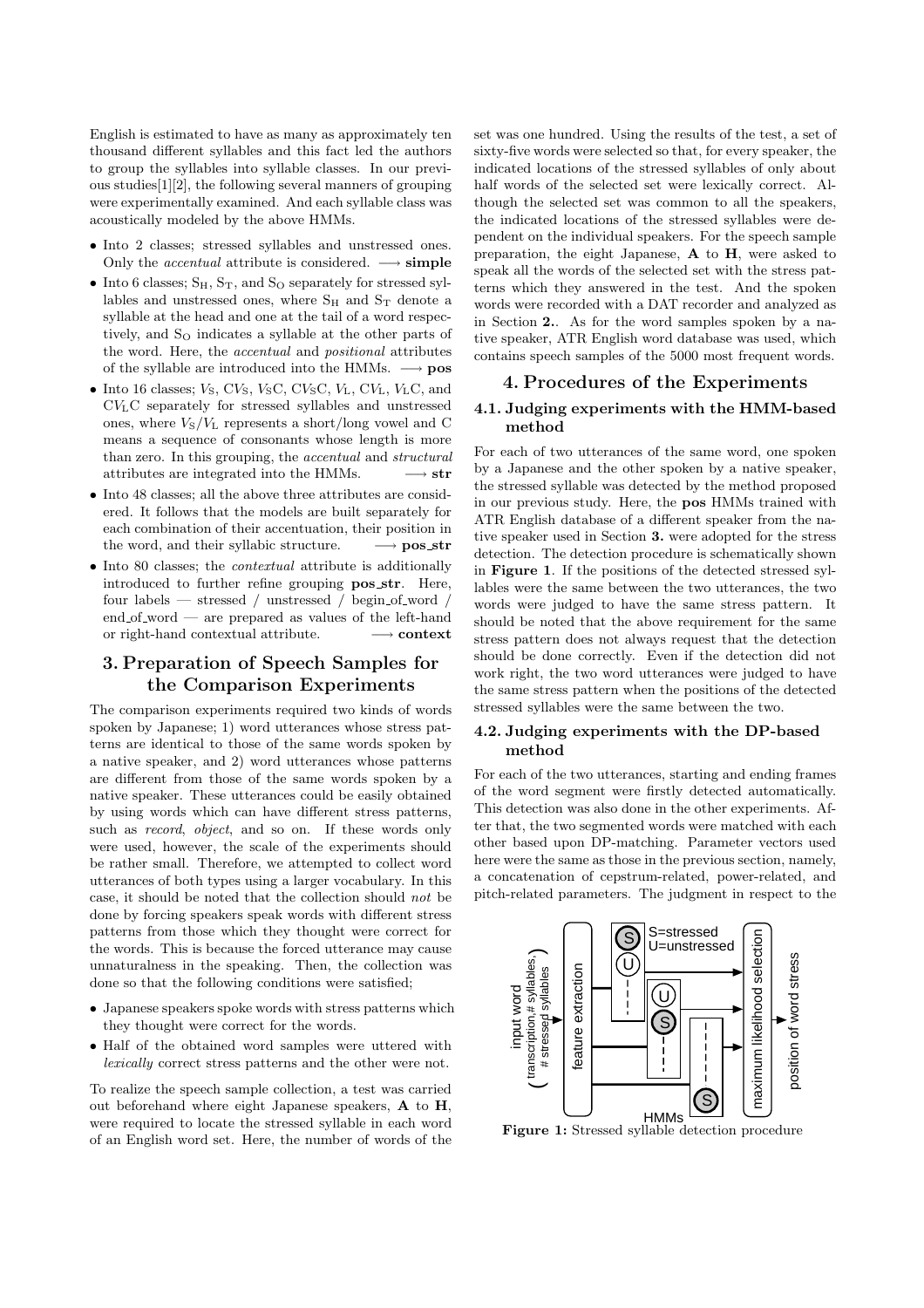stress pattern was made by adequately setting a threshold to the averaged distance over frames between the two words. And if the averaged distance was smaller than the threshold, the two words were judged to have the same stress pattern. In this case, however, a problem could occur. A parameter vector used in the experiments was composed of three different acoustic observations, i.e. cepstrum, power, and pitch. This might result in a rather large difference of the range of the local distance among individual elements. Therefore, the local distance of an element of a vector was calculated after the normalization based upon the variance of the element. And the local distance, LD, of a full vector was calculated as in the following equation,

$$
LD(i,j) = \sum_{d=1}^{12} \frac{\{v_i(d) - w_j(d)\}^2}{\sigma(d)^2},
$$
\n(1)

where i and j are frame indexes of two input vectors  $v_i$  and  $w_i$  and  $(i, j)$  means a point in the DP path. d denotes the dimension of the vector and  $\sigma(d)^2$  means the variance of the d-th dimensional element of the vector. The variance was calculated by using the whole training data for HMMs.

In addition to the simple definition of LD, its extension was experimentally examined and it was defined as

$$
LD(i,j) = \rho_1 \sum_{d=1}^{8} \frac{\{v_i(d) - w_j(d)\}^2}{\sigma(d)^2} + \rho_2 \sum_{d=9}^{10} \frac{\{v_i(d) - w_j(d)\}^2}{\sigma(d)^2} + \rho_3 \sum_{d=11}^{12} \frac{\{v_i(d) - w_j(d)\}^2}{\sigma(d)^2},
$$
\n(2)

where 
$$
\sum_{i=1}^{3} \rho_i = 3.0
$$
  $(\rho_i \ge 0.0).$  (3)

In this equation, three weights,  $\{\rho_1, \rho_2, \rho_3\}$ , are assigned to three sub-scores, which represent cepstrum, power, and pitch terms. And Equation (**1**) can be interpreted as one special case of Equation (2), i.e.  $\rho_i = 1.0$  for each i. This extension was derived due to the following two considerations. The normalization of the distance range of individual elements does not always improve the performance. And the adequate emphasis/deemphasis of a specific feature should be effective, although the optimal control of weights must be speaker-dependent.

For either definition of the local distance, the DP path could be drawn in two different manners. One is an ordinary manner, which temporally aligns the input two words using vectors comprised of cepstrum, power, and pitch sub-vectors (*ordinary alignment*). The other is as follows. Firstly, the DP path was drawn by conducting the DPmatching between the two words with one to ten dimensions of LPC mel cepstrum coefficients and their derivatives, namely, with segmental features (segmental alignment). After that, the summation of the local distances, Equation (**1**) or (**2**), was done along the obtained DP path. Then, the judgment of the stress patterns' identity was done by using the averaged distance over frames.

## **4.3. Judging experiments with the human strategy with visual inspection**

Subjects were visually provided with acoustic observations of the two word utterances. The visualized acoustic features were power and pitch patterns only. Here, spectrum patterns were not presented although they were used as one of the acoustic parameters both in the HMM and DPbased methods. This is because we could not find any commercial software in Japan which showed spectrum patterns of learners' utterances, although we made a detailed survey of eighteen CALL softwares available in the Japanese market. In other words, this experiment was designed so that the situation of using the current CALL softwares was realized. The presentation of power and pitch patterns was conducted in three different manners. One was just showing power and pitch patterns without any alignment. Another one was displaying them after the ordinary alignment between the two utterances. The last one was the same as the previous one except for acoustic features used in the alignment. Here, the segmental alignment was performed. **Figure 2** shows an example of the power and pitch patterns with the ordinary alignment. In the experiments, audio feedback of the utterances was not done because speech signals were not used directly as one of the acoustic features in the HMM or DP-based method.

Subjects of this experiment were eight Japanese, **a** to **h**, a part of whom participated in the recording of English words in Section **3.**. To all the subjects, the same set of word pairs, Japanese and native utterances, were presented with their power and pitch patterns. Here, the set was comprised of 130 word pairs, half pairs of which were spoken by **A** and a native speaker, and the other pairs of which were by **B** and the same native speaker. Although **A** was referred to as **a** in this experiment, he could not recognize that he was looking at his own utterances because there was no audio feedback during the experiments.

#### **4.4. Quantitative measurement of judging performance**

After the three experiments, judging performance, JP, was calculated for each method by the following formula.

$$
JP = \frac{\frac{n_s}{N_s} + \frac{n_d}{N_d}}{2} \times 100 \quad [\%]
$$
 (4)

In the formula, while  $N_s$  indicates the number of word pairs which had the same stress pattern,  $n_s$  means the number of word pairs which were judged to have the same pattern



**Figure 2:** Acoustic observations presented to subjects